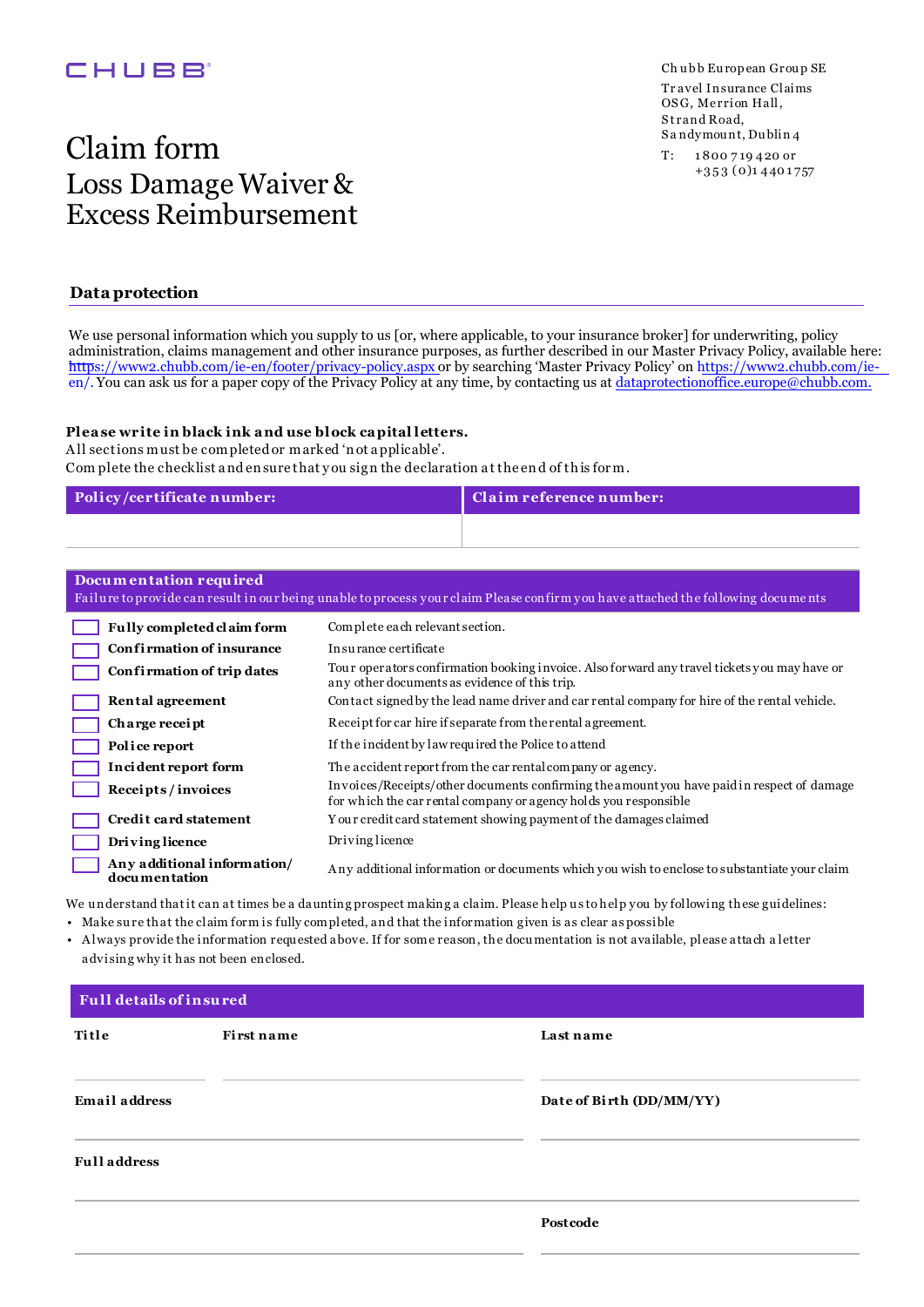## **Car rental details**

| Vehicle registration number:       |            |     | Make and model:             |  |
|------------------------------------|------------|-----|-----------------------------|--|
| Period of rental: From:            |            | To: | Location of rental:         |  |
| Rental company name:               |            |     | Telephonenumber (if known): |  |
| The driver at the time of incident |            |     |                             |  |
| Title                              | First name |     | Last name                   |  |

| Full address                                                                                                                                                                                                                                |                                    |      |                      |
|---------------------------------------------------------------------------------------------------------------------------------------------------------------------------------------------------------------------------------------------|------------------------------------|------|----------------------|
|                                                                                                                                                                                                                                             | Postcode                           |      |                      |
| Date of birth<br>(DD/MM/YY)                                                                                                                                                                                                                 |                                    |      |                      |
| Emailaddress                                                                                                                                                                                                                                | Contact no. (eve)                  |      |                      |
| Is a current full driving licence held?                                                                                                                                                                                                     |                                    | Yes: | No:                  |
| Licence number of the driver:                                                                                                                                                                                                               | Telephone Number:                  |      |                      |
| The incident                                                                                                                                                                                                                                |                                    |      |                      |
| Was the hire vehicle being used in accordance with the rental agreement?                                                                                                                                                                    |                                    | Yes: | No:                  |
| Incident date:                                                                                                                                                                                                                              | Incident time (Please be precise): |      |                      |
| Where did it happen? (Town/Country):                                                                                                                                                                                                        |                                    |      |                      |
| How did the incident occur? Please pay particular attention to mentioning the following: weather/road conditions, road layout, speed just<br>prior to the incident, traffic signal indication, position of vehicles following the incident: |                                    |      |                      |
|                                                                                                                                                                                                                                             |                                    |      |                      |
|                                                                                                                                                                                                                                             |                                    |      |                      |
|                                                                                                                                                                                                                                             |                                    |      |                      |
| Has a third party claim been made againstyou?                                                                                                                                                                                               |                                    | Yes: | $\vert$ N o: $\vert$ |
| If Y es, please forward all particulars including letters received from claimants or their legal advisors.                                                                                                                                  |                                    |      |                      |
| Dam age to the rental vehicle                                                                                                                                                                                                               |                                    |      |                      |
| Please supply full details of any damage to rental vehicle                                                                                                                                                                                  |                                    |      |                      |
|                                                                                                                                                                                                                                             |                                    |      |                      |

Note:If a third party was not involved or a claim has not been made against you,pleasenow move to Section 9 of this claim form.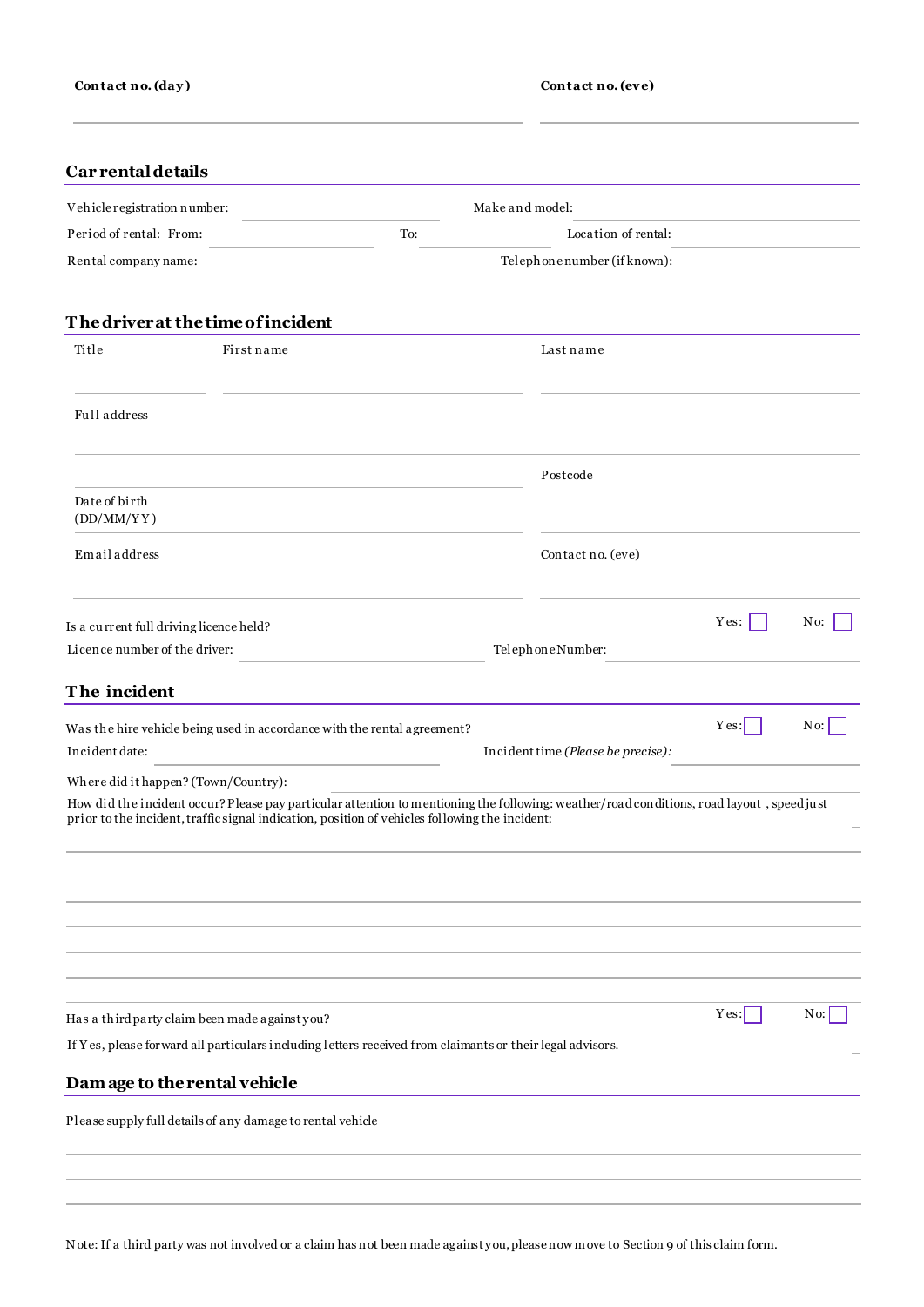## **T hird party driver details**

| Title                        | First name                                                  |                 | Lastname  |                                                    |               |
|------------------------------|-------------------------------------------------------------|-----------------|-----------|----------------------------------------------------|---------------|
| Full address                 |                                                             |                 |           |                                                    |               |
|                              |                                                             |                 | Postcode  |                                                    |               |
| Vehicle registration number  |                                                             | Make and model: |           |                                                    |               |
| Name of third party insurer: |                                                             | Policy number:  |           |                                                    |               |
|                              | Have you had any previous claims on this type of insurance? |                 |           | Yes:                                               | $N_{\rm 0}$ : |
| Insurer's address:           | the control of the control of the control of the control of |                 |           |                                                    |               |
|                              |                                                             |                 | Postcode: |                                                    |               |
|                              | Who in your opinion was responsible for the accident?       |                 |           |                                                    |               |
| Have you admitted liability? |                                                             |                 |           | Yes:                                               | $N_{0:}$      |
|                              | Details of injury sustained by a third party driver details |                 |           |                                                    |               |
| Title                        | First name                                                  |                 | Lastname  |                                                    |               |
| Full address                 |                                                             |                 |           |                                                    |               |
| Date of birth                |                                                             |                 | Postcode  | <u> 1980 - Jan Barbara Barat, prima politik po</u> |               |
| Nature of Injuries           |                                                             |                 |           |                                                    |               |
|                              |                                                             |                 |           |                                                    |               |
|                              |                                                             |                 |           |                                                    |               |
|                              |                                                             |                 |           |                                                    |               |
|                              |                                                             |                 |           |                                                    |               |
|                              |                                                             |                 |           |                                                    |               |
|                              | Details of damage to a third party property                 |                 |           |                                                    |               |
| Title                        | First name                                                  |                 | Lastname  |                                                    |               |
|                              |                                                             |                 |           |                                                    |               |
| Full address                 |                                                             |                 |           |                                                    |               |
|                              |                                                             |                 |           |                                                    |               |
|                              |                                                             |                 | Postcode  |                                                    |               |
| Nature of Damage:            |                                                             |                 |           |                                                    |               |
|                              |                                                             |                 |           |                                                    |               |
|                              |                                                             |                 |           |                                                    |               |
|                              |                                                             |                 |           |                                                    |               |
|                              |                                                             |                 |           |                                                    |               |
|                              |                                                             |                 |           |                                                    |               |
|                              | Theft or damage to baggage and/or personal effects          |                 |           |                                                    |               |
|                              |                                                             |                 |           |                                                    |               |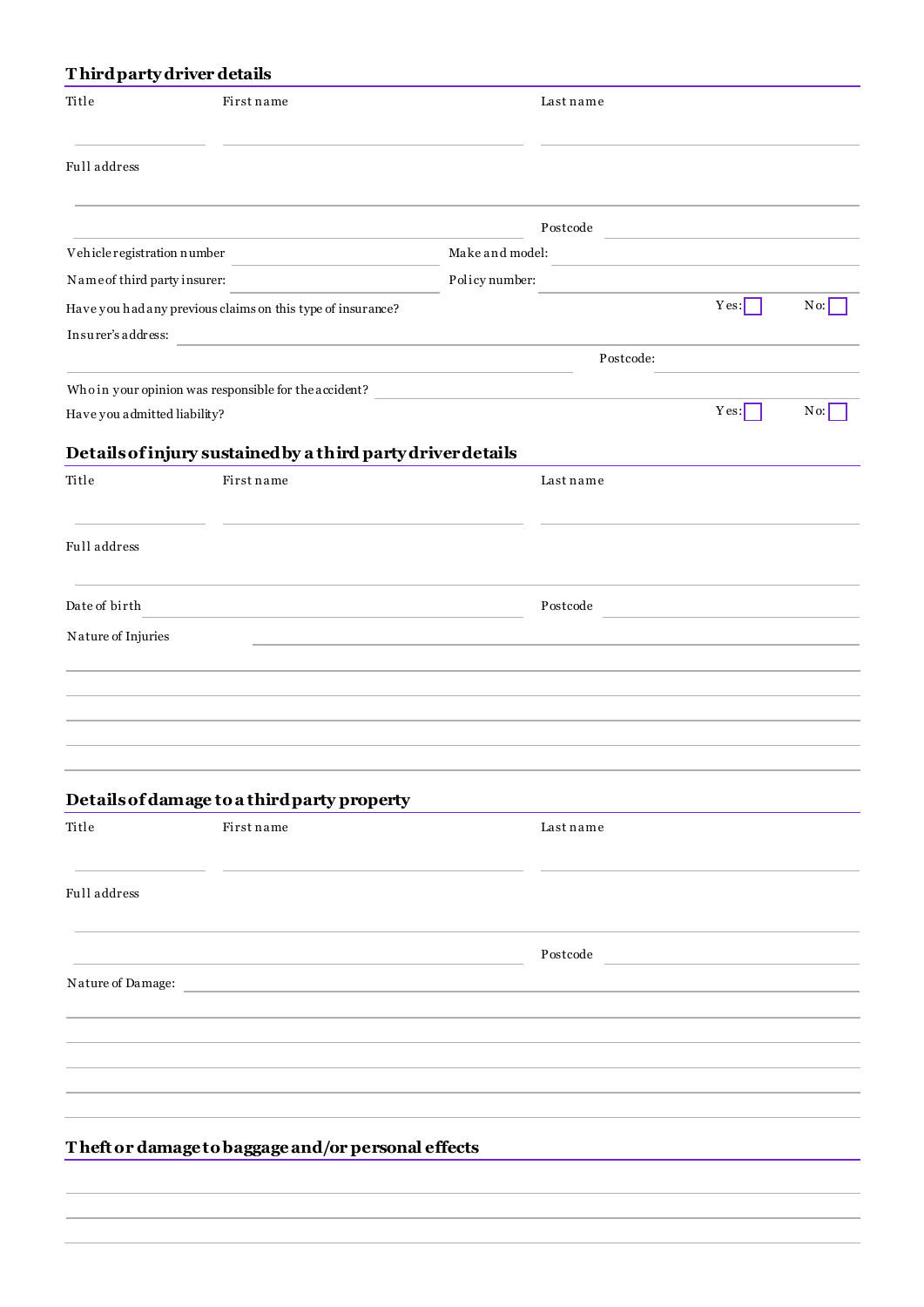## **Details of any police involvement (Please supply copy of police reportif applicable)**

| Were the police/highway patrol involved?    |                   | Yes: | $No$ : |
|---------------------------------------------|-------------------|------|--------|
| If Yes, please supply name of officer:      | Reference number: |      |        |
| Police department/location                  |                   |      |        |
| Contact details including telephone number: |                   |      |        |
|                                             |                   |      |        |

## **Witnesses or others present at time of incident**

| Title        | First name | Last name |
|--------------|------------|-----------|
|              |            |           |
| Full address |            |           |
|              |            | Postcode  |
|              |            |           |
| Title        | First name | Lastname  |
|              |            |           |
| Full address |            |           |
|              |            | Postcode: |

## **Additional Information**

A re there any other insurances in force that may cover this incident? Please provide full details including policy number

## **Rental excess settlement details**

| Total amount the rental company holds you liable for in respect of loss, the ft of or damage to their vehicle |        |                            |        |        |
|---------------------------------------------------------------------------------------------------------------|--------|----------------------------|--------|--------|
| Have the rental company agreed to cover this directly via any other insurance office?                         |        |                            | Yes:   | $No$ . |
| If NO, haveyou paid any amount to the rental company?                                                         | Yes/No | A mount paid if applicable |        |        |
| If paid, was this in full settlement of the amount the rental company hold you responsible for?               |        | Yes:                       | $No$ . |        |
| If NO, please provide the amount for which you are liable                                                     |        |                            |        |        |
| Payment method:                                                                                               |        | Date of payment:           |        |        |